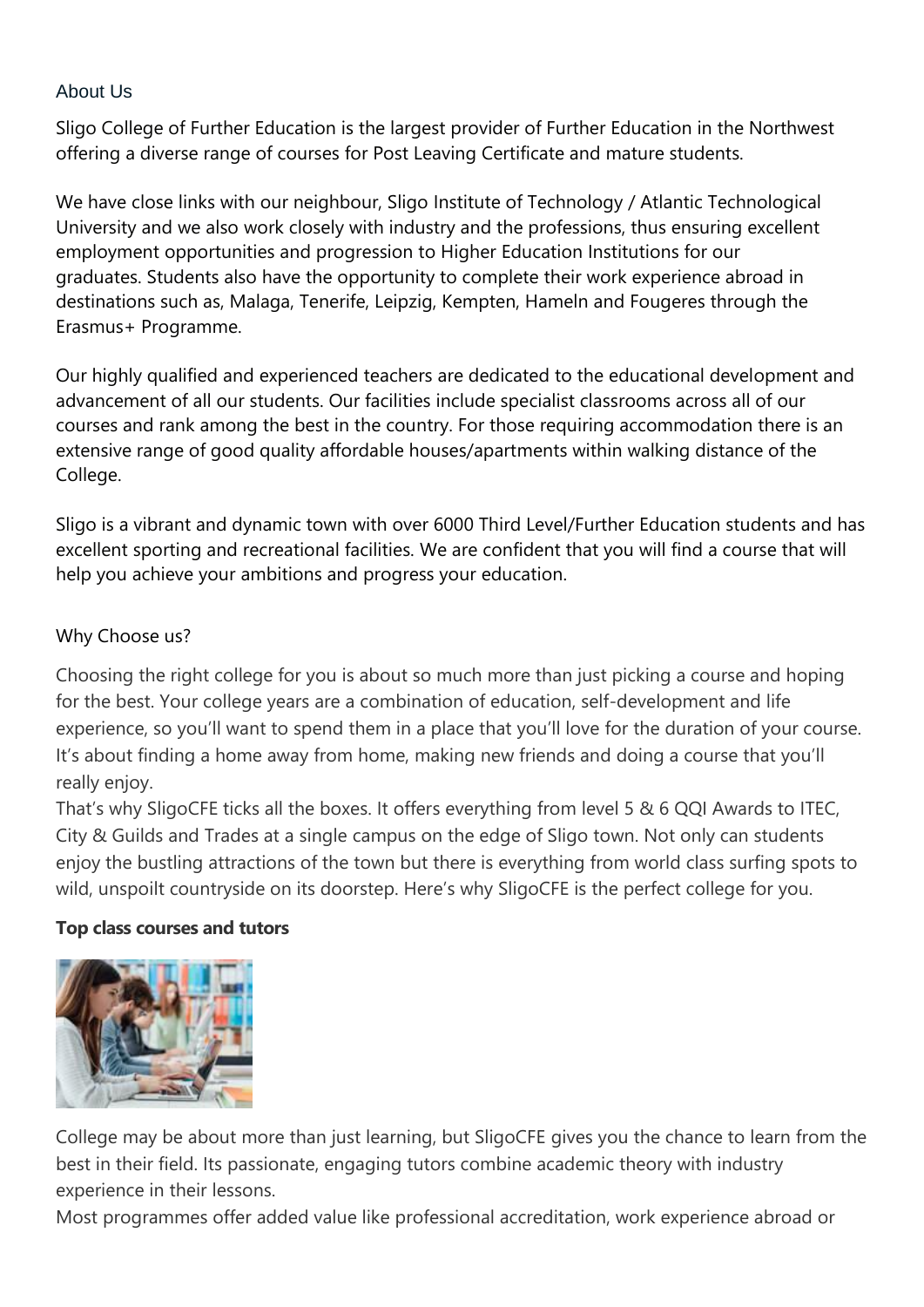pathways into college. With a very high employability rate, students leave SligoCFE ready for the world of work or to further their education experience in college.

### **Work Experience Abroad & Erasmus**



Work experience is a mandatory element of each course whereby students are afforded the opportunity to develop vocational skills in a real work environment. All our students are afforded the opportunity to complete their work experience abroad in locations such as Barcelona, Malaga, Tenerife, Hameln, Leipzig and Kempten in Bavaria, Germany, through the Erasmus+ programme.

### **Great Facilities**



SligoCFE invests heavily in state-of-the-art facilities like industry-spec computer labs, science and engineering labs as well as quality teaching spaces.

The latest addition is a newly designated Create Digital Media suite with Apple Macs and a Nursing / Childcare Hub which will open this September. There's also a subsidised canteen to cater for modern student needs.

#### **A real sense of community**



SligoCFE is the sort of college where you'll get to know your teachers almost as well as your classmates. It's a far cry from some of the bigger colleges, where you can sometimes feel like you're just another face in the crowd. The Guidance department will keep you up to date with career progression opportunities and our support services cater to the need of all academic abilities.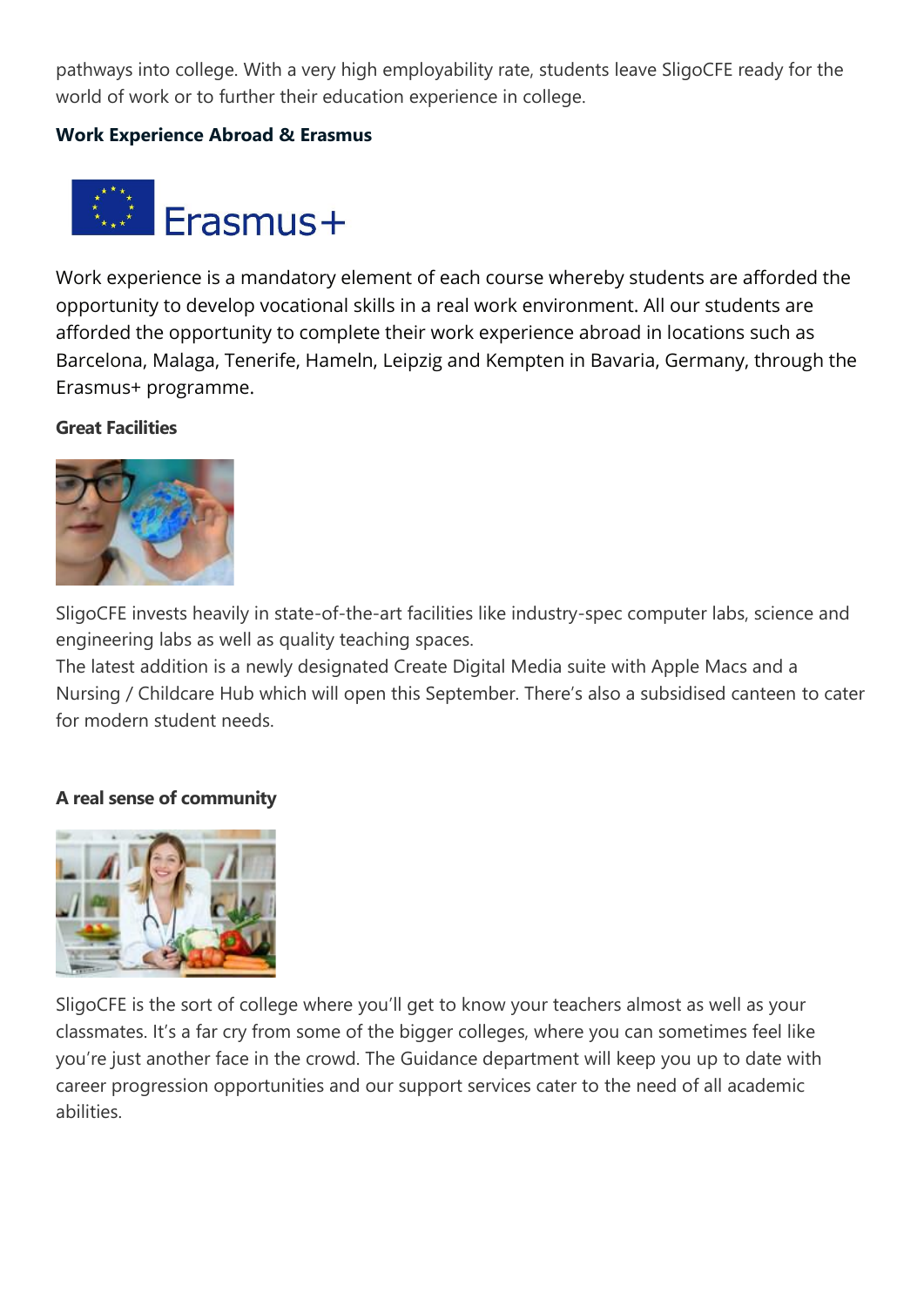# **A Lively Town atmosphere**



Another attraction of coming here is the chance to live and study in Sligo, a town that has everything you'll need but with a more relaxed lifestyle than its city counterparts. It's a safe, friendly, lively town where the students and the locals mix freely.

As you'd expect from somewhere in Yeats County, Sligo has a thriving cultural scene, but you'll also find great eateries, cafes and bars in town. It's home to artists, writers, digital creators and filmmakers as well as exciting new enterprises in technology and food tourism.

## **A safe place to study despite Covid-19**



Co Sligo has one of the lowest rates of confirmed Covid-19 cases in the country but SligoCFE has taken active steps to protect the health and wellbeing of students when they return in September. The college is working towards a blended learning approach, providing on-campus delivery where it is safe to do so.

Student accommodation providers are increasing broadband capacity by up to 400pc to ensure that students can access remote lectures from any location. They are also including the provision of hand sanitisers in each property and will use fogging machines to decontaminate textiles and hard surfaces. They are being extremely flexible by not charging deposits for booking and offering shorter contracts.

#### **A natural wonderland on your doorstep**